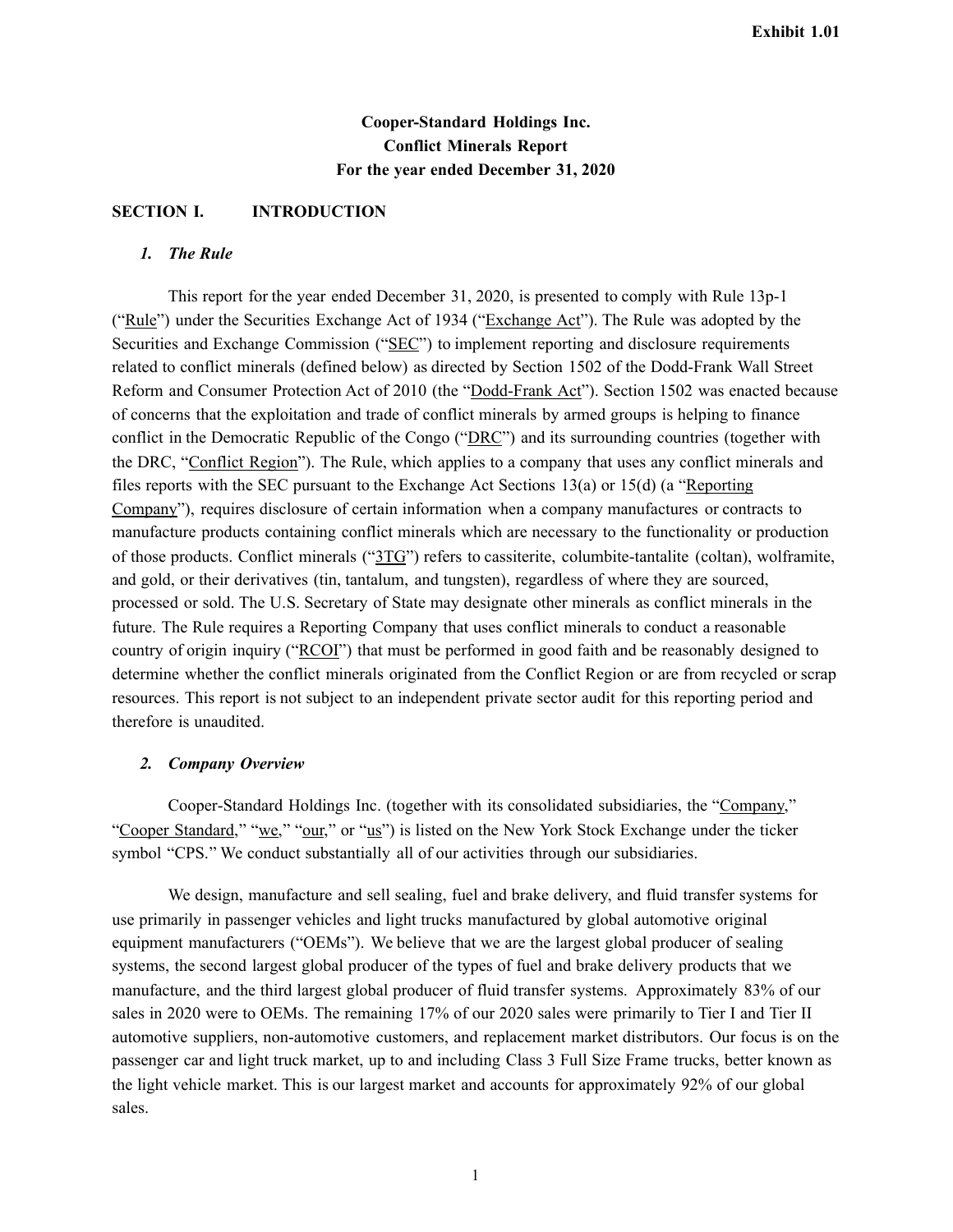### *3. Conflict Minerals Corporate Policy Statement*

The Company believes in the responsible sourcing of Conflict Minerals. Our goal is to ensure that only conflict free minerals and components are used in the products we buy and manufacture. The Company has adopted a policy in support of these efforts, which is available on our web site at [www.cooperstandard.com/conflict-minerals-corporate-policy-statement.](http://www.cooperstandard.com/conflict-minerals-corporate-policy-statement)

## *4. Reasonable Country of Origin Inquiry*

The principal raw materials for our business include ethylene propylene diene monomer M-Class rubber ("EPDM") and synthetic rubber, components manufactured from carbon steel, plastic resins and components, carbon black, process oils, components manufactured from aluminum, and natural rubber. Like many downstream companies, we do not directly purchase any 3TG and are many layers removed from the smelter(s) or refiner(s) ("SORs") used to process them. Due to the fact that we are many tiers removed from the SORs, it is not feasible to trace conflict minerals after smelting since the refined metals enter our supply chain as small parts of various components. Therefore, we must rely on our direct suppliers, who must in turn rely on their suppliers, to gather and report information about the source and chain of custody of 3TG, if any, in the products they supply to us.

Because of our size, the complexity of our products, and the depth, breadth, and constant evolution of our supply chain, we do not believe it is practicable to conduct a survey of all our suppliers. Therefore, we determined that the suppliers whom we reasonably believe represent the highest risk of supplying us with products or components that do or may contain 3TG from the DRC or an adjoining country for the 2020 reporting period (the "in-scope suppliers") are those suppliers of automotive parts or components:

- a. who have reported the presence of one or more conflict minerals in the International Material Data System ("IMDS"); and
- b. the presence of such conflict minerals in their parts could not be attributed strictly to impurities within alloys and/or chemical compounds of 3TG, as determined by a use-case analysis of the data.

Based on the foregoing criteria, we determined that 41 of our direct suppliers are in-scope and that is where we directed our good-faith efforts to determine the country of origin of 3TG in our supply chain. We used the Conflict Minerals Reporting Template ("CMRT"), made available free-of-charge through the Responsible Minerals Initiative ("RMI"), to survey our suppliers. The CMRT is specifically designed to help companies identify 3TG in the supply chain, determine the country of origin, and identify the smelters or refiners used to process 3TG. We believe that surveying in-scope suppliers using the CMRT is a reasonable means of determining whether conflict minerals originated from the Conflict Region or helped finance armed conflict. Based on the results of those questionnaires, we concluded that we could not exclude the possibility that 3TG minerals originated in the Conflict Region and were not from recycled or scrap sources. Therefore, we conducted further due diligence activities described below.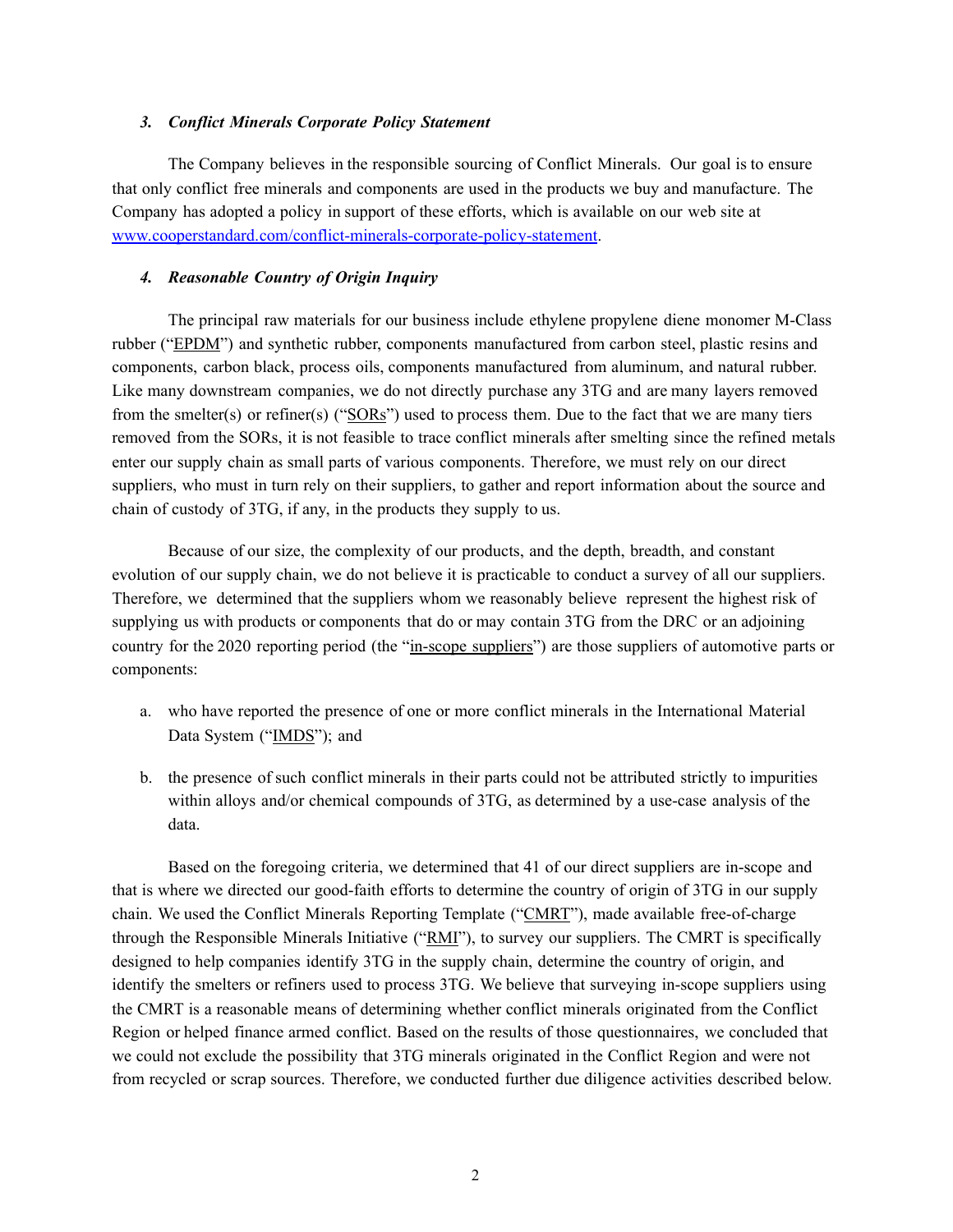# **SECTION II. DUE DILIGENCE PROCESS**

## **A. Design of the Due Diligence Framework**

Our due diligence measures were designed to conform in all material respects with the five-step framework in the Organization for Economic Co-operation and Development ("OECD") *Due Diligence Guidance for Responsible Supply Chains of Minerals from Conflict-Affected and High-Risk Areas* (Third Edition) and the related Supplements for gold and for tin, tantalum and tungsten ("OECD Due Diligence Guidance").

# **B. Due Diligence Performed**

## *1. Establish Strong Company Management Systems*

a. Company Policies

In addition to the Conflict Minerals Corporate Policy Statement referenced above, the Company has adopted the following additional policies that demonstrate and promote our commitment to responsible sourcing, ethical business practices, and social responsibility and sustainability:

- Our global Supplier Code of Conduct requires our suppliers to undertake reasonable due diligence with their supply chains to assure that conflict minerals are being sourced from mines and smelters outside the Conflict Region, or, if sourced within the Conflict Region, from mines and smelters that have been certified by an independent third party as DRC conflict free. To the extent any supplier does not currently have this capability, such a supplier is required to disclose its future plans to do so. Suppliers shall make all disclosures to Cooper Standard upon request and within a timely manner. A copy of the Supplier Code of Conduct is available on our web site at <https://www.cooperstandard.com/supplier-code-conduct>
- Our Code of Conduct (the "Code") reinforces our commitment to ethical business practices and our expectations that all directors, officers and employees will adhere to the expected behaviors and will continue to comply with the Code, as well as Company policies, laws, and regulations that apply to their jobs. The Code is available on our web site at [https://www.cooperstandard.com/corporate-governance/code-conduct-0;](https://www.cooperstandard.com/corporate-governance/code-conduct-0) and
- Our Human Rights Policy reinforces our commitment to ethical and socially-responsible business practices. This policy sets forth our commitment to ensuring our global operations are conducted in a manner that maintains an inclusive workplace where people are voluntarily employed, the unlawful employment or exploitation of children is prohibited, and employee rights and freedoms are respected. We expect that our suppliers and business partners share in this commitment. We communicate these expectations in our employee training programs as well as in our Supplier Code of Conduct. Our Human Rights Policy is available on our web site at [www.cooperstandard.com/Global\\_Human\\_Rights\\_Policy.](http://www.cooperstandard.com/Global_Human_Rights_Policy)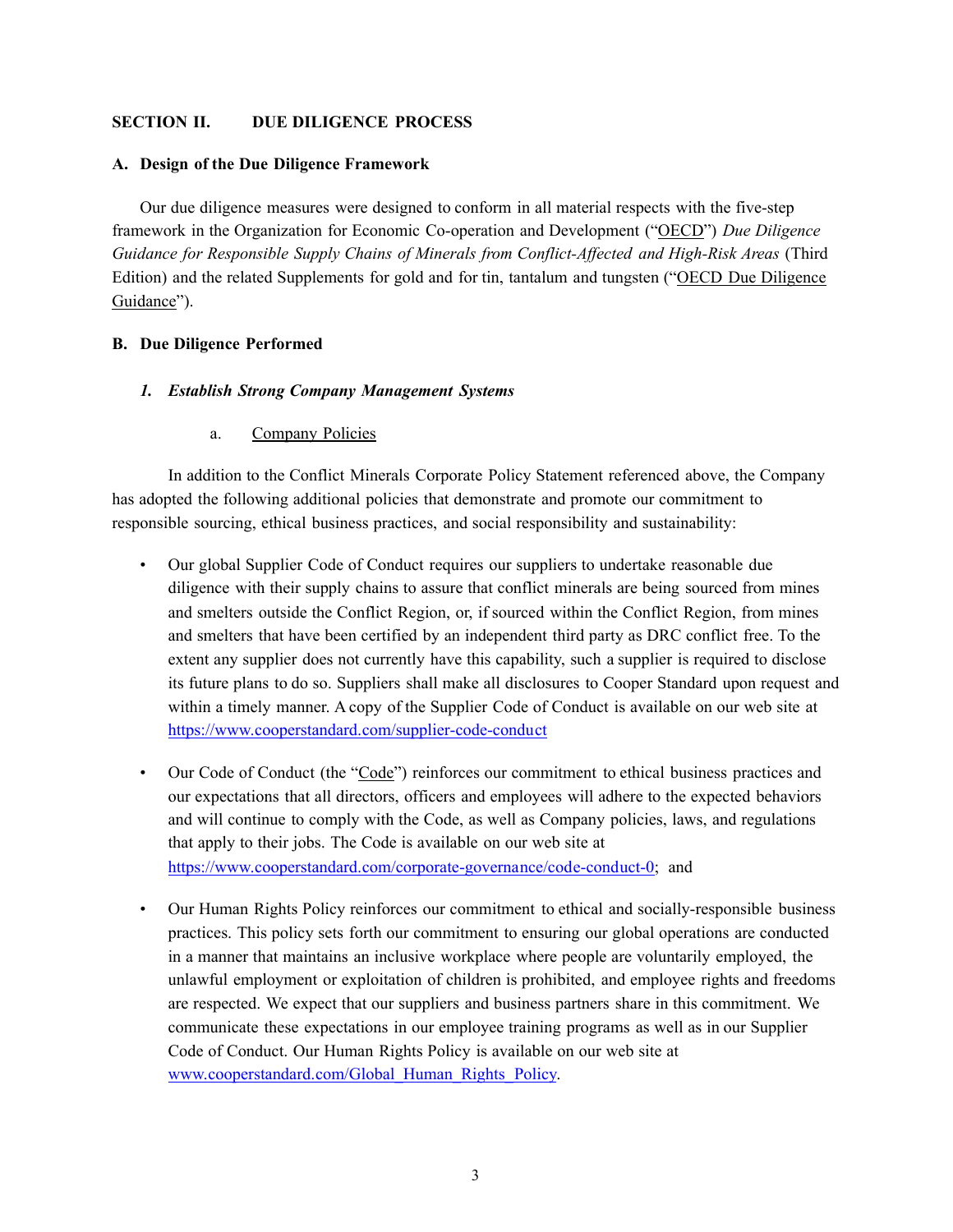## b. Internal Team Supporting Supply Chain Due Diligence

The Company established a Conflict Minerals Oversight Committee (the "Committee") to design, implement, support, and oversee the conflict minerals program; adopt RCOI and due diligence guidelines; and otherwise identify, assess, and respond to risk in our supply chain. The Committee members include the following executive and non-executive, cross-functional, subject-matter experts:

- Senior Vice President, Chief Legal Officer & Secretary ("Executive Sponsor")
- Vice President, Global Health, Safety & Environment ("HS&E")
- Director, Supply Chain and Purchasing
- Senior Manager, Global Sustainability & Chemical Compliance, HS&E

The Committee established a "Core Team" to carry out the day-to-day management of the conflict minerals program. The Core Team is responsible for sending CMRTs to our suppliers, collecting and evaluating their responses, following up with suppliers who have provided inadequate or incorrect information, sending reminders to suppliers who have not responded, monitoring and tracking the status of responses, and then rolling up the reports to the Company's customers. The Core Team reports on the status of the conflict minerals program to the Committee through internal communications and/or meetings. The Committee, in turn, reports its findings to the Executive Sponsor, as necessary.

## c. Establish a System of Controls and Transparency

## *i. Participation with Industry Groups*

Because we do not have a direct relationship with any SORs, it is difficult to identify actors upstream from our direct suppliers. Therefore, we engage and actively cooperate with other major manufacturers in the automotive industry with whom we share suppliers or other downstream companies with whom we have a business relationship. We support the RMI as a paid member. The RMI has designed and manages the Responsible Minerals Assurance Process ("RMAP") to identify the SORs that process 3TG minerals and independently audits those smelters and refiners to validate those that source only conflict-free 3TG minerals. Through our membership, we have benefited from access to RCOI and smelter validation data, information regarding sourcing initiatives and regulatory developments, and valuable tools, such as the CMRT, and other resources that we use to enhance our conflict minerals program. Through our membership in the RMI, we have also joined the Smelter Engagement Team. Through our membership with RMI, we also support the ITRI Tin Supply Chain Initiative (iTSCi) program, which provides an in-region verification and due diligence system and whose efforts are monitored and reported on in the RMI monthly meeting.

We engage with and actively participate as a member of several other industry associations, particularly the Automotive Industry Action Group ("AIAG"). We are also represented on AIAG's Conflict Mineral Work Group. The initiatives of AIAG and its Conflict Minerals Work Group include efforts to improve supply chain transparency and compliance with the conflict minerals reporting requirements; development of best practices for conducting due diligence, supply chain engagement and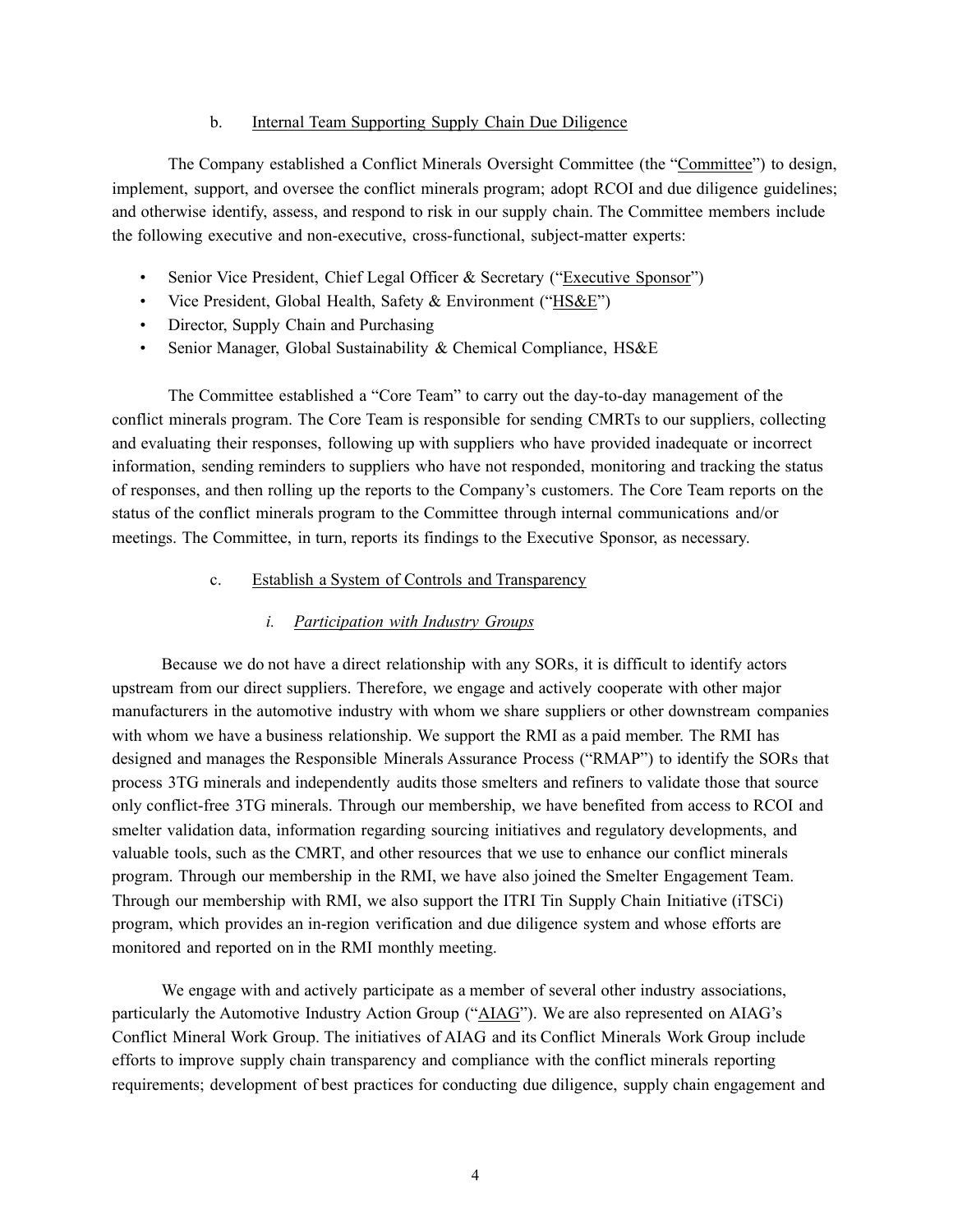reporting; development of common standards and reporting tools; engagement with SORs to promote conflict-free validation programs; and provision of training and awareness.

We also actively participate, as a paid member, in the Manufacturers Alliance for Productivity and Innovation ("MAPI"), including MAPI's Sustainability Council, which provides us, among other things, with the opportunity to learn how manufacturers outside of the automotive industry are identifying and mitigating risk in the supply chain and further improve our due diligence and reporting practices.

# *ii. Digital Information Sharing*

Through our membership with RMI, we support extending digital information-sharing systems. Membership in RMI gives us access to RCOI data associated with facilities that are validated through the RMAP and that data provides access to 3TG sourcing countries, which can support companies' decisions and disclosures to affirmatively support responsible sourcing from conflict-affected and high-risk areas. Our membership also provides us with access to the RMI Smelter Database, which contains information about companies in the 3TG supply chain. It also provides us with access to insight, tips, and a likeminded community of industry professionals and issue experts. We are able to get the latest information about the developments on regional issues, various sourcing initiatives, regulatory schemes, and more. We use the various tools and resources provided by RMI, including the CMRT used by companies from a wide range of industries to disclose and communicate about smelters in their supply chains.

Many manufacturers, including us, use the iPoints Conflict Minerals Platform ("IPCMP"), a tool available online that supports digital information sharing. It allows companies to gather, review, and respond to information requests up and down the supply chain, and enables companies to fulfill the requirements of collecting, managing, aggregating, and reporting conflict minerals information for their customers and government and regulatory agencies. IPCMP also maintains a list of smelters/refiners, which is continuously updated according to information made available through RMI.

We urge our suppliers to join IPCMP to submit responses, send and receive communications during the disclosure process, and in general to increase the speed and accuracy of the conflict minerals reporting process. We also give suppliers an option to submit their information through email if they do not want to use IPCMP. The information is extracted from the email and entered into IPCMP manually and matched to our original request.

#### d. Strengthen Company Engagement with Suppliers

In the main, our contracts with customers and suppliers are long-term and cannot be modified until renewal, and in some cases, our customer contracts are "directed-source" contracts, meaning we are required to use those suppliers selected by our customer. Therefore, we do not have meaningful leverage over upstream suppliers or others in the supply chain except through our membership in organizations such as RMI.

Through our paid membership with RMI, we have the opportunity to shape industry response to conflict mineral reporting requirements and other expectations from stakeholders. It allows us to have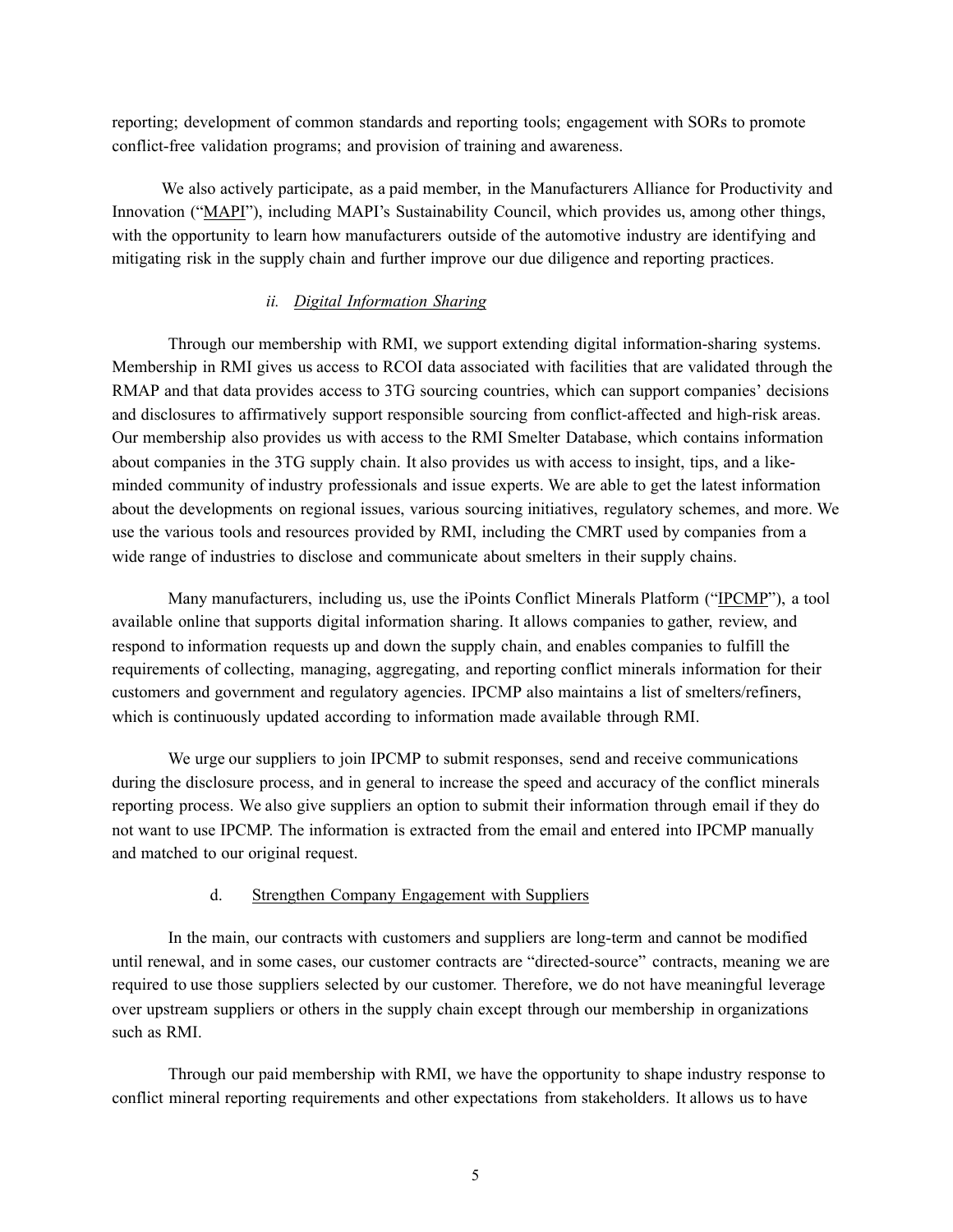access to insight, tips, and a like-minded community of industry professionals and issue experts developing solutions by companies for companies. We also benefit from facilitated engagement with stakeholders, including civil society organizations, socially responsible investor groups, governments, and multilateral institutions to ensure our company has all the relevant perspectives to help us make choices about our supply chain practices.

As stated above, we have also adopted a Supplier Code of Conduct, which reinforces our expectation that our suppliers will undertake reasonable due diligence with their supply chains to assure that conflict minerals are being sourced from mines and smelters outside the Conflict Region or, if sourced within the Conflict Region, from mines and smelters that have been certified by an independent third party as DRC conflict free. To the extent any supplier does not currently have this capability, we require our suppliers to disclose their future plans to do so. Suppliers are required to make all disclosures to Cooper Standard upon request and within a timely manner.

## e. Grievance Mechanism

Employees and suppliers can report violations of our policies on a confidential basis through an independent third-party service called Ethics Point. There are a number of ways to make a report, and these are set forth in the Code and are also available at [https://www.cooperstandard.com/corporate](https://www.cooperstandard.com/corporate-governance/speak-integrity)[governance/speak-integrity.](https://www.cooperstandard.com/corporate-governance/speak-integrity)

## *2. Identify and Assess Risk in the Supply Chain*

Due to our size, the complexity of our products, the depth, breadth, and constant evolution of our supply chain, and the fact that we are many tiers removed from the SORs, it is impracticable to trace conflict minerals after smelting since the refined metals enter our supply chain as small parts of various components. In order to overcome these practical challenges, we use the CMRT and IPCMP to collect information from our suppliers about the origin and source of the conflict minerals in their supply chains. The red flags generated by IPCMP, as well as the "Guide for Conflict Minerals Reporting to the Automotive Industry" (the "AIAG Guide") published by the AIAG, help us identify and assess risk in the supply chain. By using the foregoing resources, we are able to measure the completeness of the data we receive and keep track of the suppliers, in both number and percentage, who responded with acceptable CMRTs, who provided incomplete or inconsistent responses, or who failed to respond at all. This data also allows us to monitor improvement over the prior years. Through our paid membership with RMI, we help to fund the ability to engage SORs and identify system-level gaps, such as lack of due diligence capacity in certain regions or SORs not participating in industry schemes; identify the scope of the risk assessment of the mineral supply chain; assess whether the SORs have carried out all of the elements of due diligence recommended by the OECD Due Diligence Guidance; and, where necessary, carry out joint spot checks or audits at the mineral smelter or refiner's own facilities.

## *3. Design and Implement a Strategy to Respond to Identified Risks*

As mentioned above, the Committee has designed a risk management plan through which our conflict minerals management program is implemented, managed, and monitored. The Core Team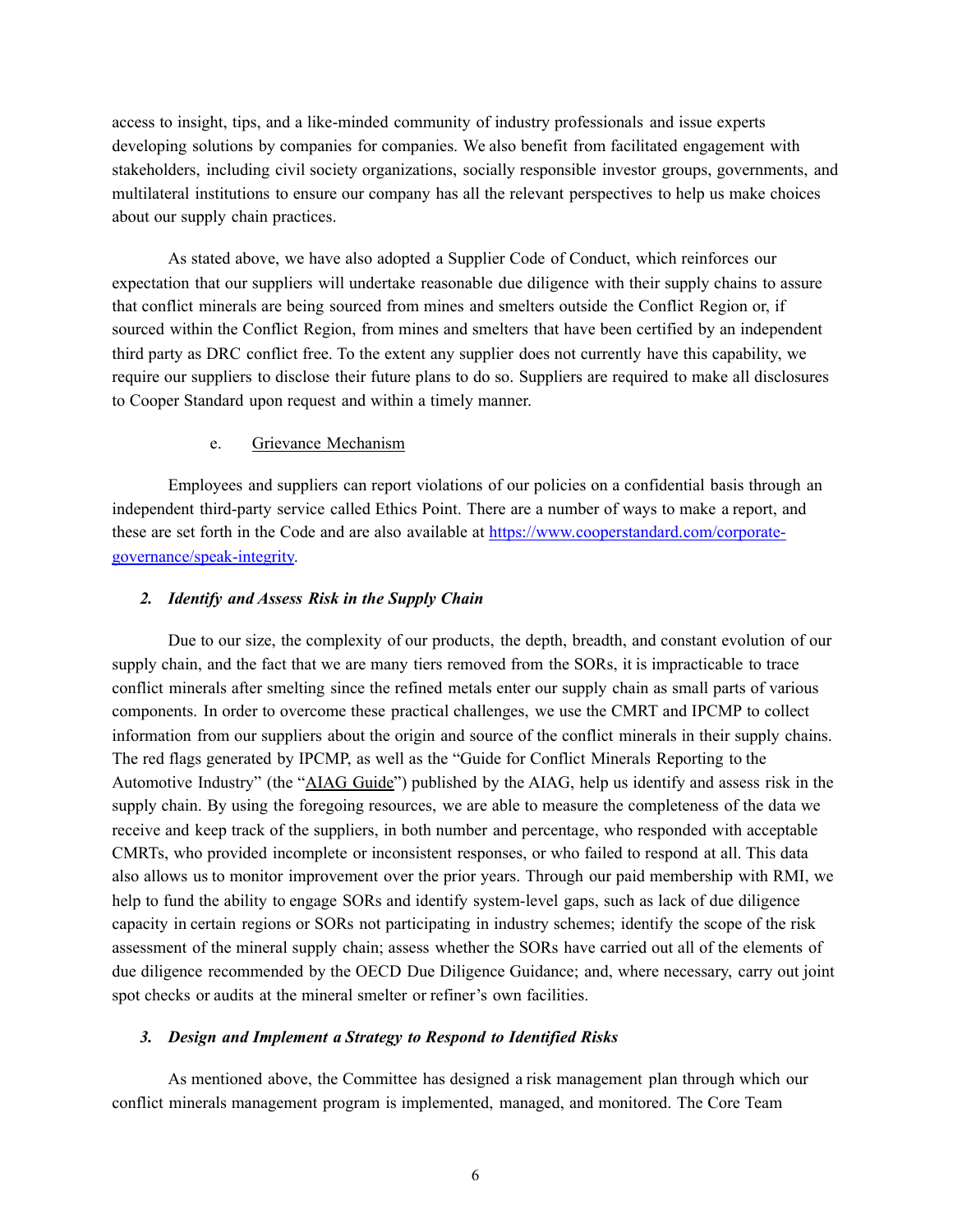engages and participates in industry-driven programs, tracks supplier due diligence results, submits reports to our customers, and reports the status of the findings to the Committee . The Committee, in turn, reports its findings to the Executive Sponsor as necessary.

The Core Team conducts RCOI and due diligence on in-scope suppliers using the CMRT and assesses those responses using the AIAG Guide. We urge our suppliers to use IPCMP to submit responses and send and receive communications during the due diligence process. We inform them that written instructions and online training are available through IPCMP's and AIAG's web site links. We also give suppliers an option to submit their information through email if they do not want to use IPCMP. The information is extracted from the email and entered into IPCMP manually and matched to our original request.

The Core Team analyzes each and every answer for completeness or inconsistencies within the data reported in the template versus the data reported in IMDS. They use the red flags automatically generated within IPCMP and the AIAG Guide to evaluate responses and highlight areas that require additional due diligence. They follow up directly with the suppliers who cannot definitively answer these questions, fail to identify smelters, or who fail to respond at all. They use a system of reminders generated through IPCMP to prompt suppliers to respond, and if necessary we escalate the matter to our buyers who are asked to reach out to their sales contacts to obtain a response.

The Core Team continues in this manner until they are satisfied that the suppliers have conducted their due diligence and have answered all of the questions to the best of their knowledge, information, and belief. By virtue of our paid membership with the RMI, the Core Team is able to validate the accuracy and completeness of the SORs identified by in-scope suppliers by comparing the list of such SORs against the RMI list of processing facilities that have received a "compliant" or other designation under the RMAP. They are also able to monitor whether SORs demonstrated improvement in their due diligence practices. Through our membership with RMI, we support the ITRI Tin Supply Chain Initiative (iTSCi) program, which provides an in-region verification and due diligence system and whose efforts are monitored and reported on in the RMI monthly meeting.

# *4. Carry Out Independent Third-Party Audit of Supply Chain Due Diligence at Identified Points in the Supply Chain*

We do not have a direct relationship with SORs and do not perform or direct audits of these entities within our supply chain. However, through our paid membership in RMI, we support smelter audits through RMAP and similar programs.

# *5. Report Annually on Supply Chain Due Diligence*

We report the five steps of OECD due diligence and the results of our supply chain due diligence efforts annually by filing with the SEC a Form SD and a Conflict Minerals Report, if necessary. The Conflict Minerals Reports are posted on our company web site at [www.cooperstandard.com/conflict](http://www.cooperstandard.com/conflict-minerals-corporate-policy-statement)[minerals-corporate-policy-statement.](http://www.cooperstandard.com/conflict-minerals-corporate-policy-statement)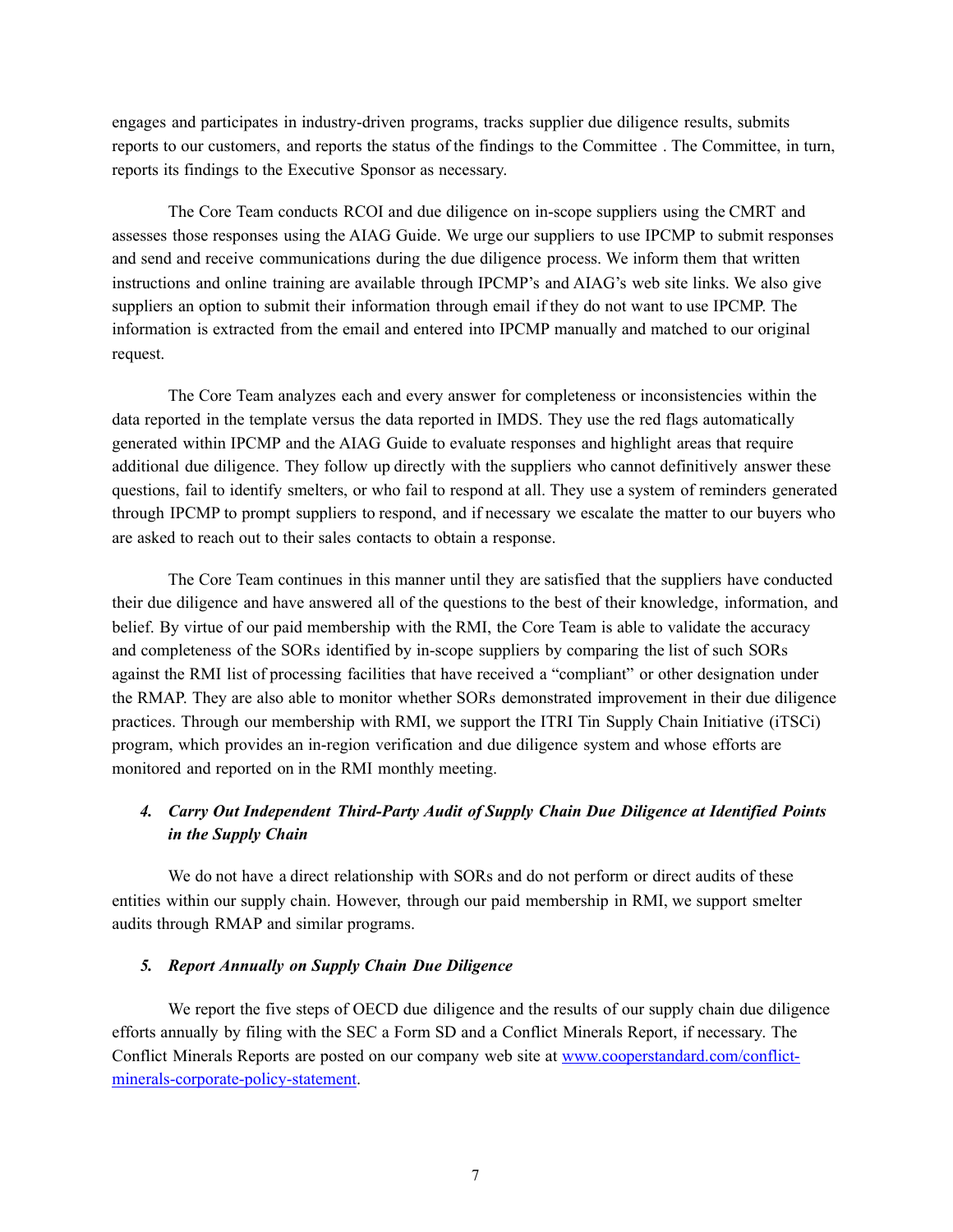## **SECTION III. DUE DILIGENCE RESULTS**

### *1. Survey Results*

We conducted a survey of 41 in-scope suppliers using the CMRT described in the RCOI section above. We reviewed each response against a number of criteria. These criteria included untimely or incomplete responses, as well as inconsistencies within the data reported in the template versus the data reported in IMDS. We utilized the AIAG Guide and the red flags automatically generated within IPCMP to help us evaluate responses and highlight areas that required additional due diligence. We worked directly with these suppliers to provide acceptable CMRTs.

Of the 41 in-scope suppliers surveyed, 6 were eliminated due to further analysis of our purchasing records. Of the remaining 35 in-scope suppliers, 20 indicated that at least one of the minerals were sourced from the Conflict Region.

### *2. Efforts to Determine Mine or Location of Origin*

We have determined that the most reasonable efforts we can make to determine the mines or locations of origin of the 3TG in our supply chain is by sending CMRTs to our direct suppliers, asking them to obtain this information from their direct suppliers, and so on up the supply chain until we receive acceptable CMRTs; through our paid membership in RMI; and through our participation in the AIAG Conflict Minerals Work Group.

## *3. Smelters or Refiners*

Survey responses identified 287 SORs in our supply chain. We compared them against the list of SORs listed by RMI and determined that 235 of the 287 (or 81.9%) of the smelters identified are recognized as being conflict-free or cooperating in the audit process to become conflict-free. The other 52 SORs identified were flagged by the RMI smelter analysis tool provided to members as requiring outreach, and we sent them letters urging them to participate in the RMAP.

None of our suppliers were able to pinpoint where the conflict minerals contained in our parts originated; therefore, we cannot draw a conclusion that any of our parts containing conflict minerals were sourced from mines or SORs in the DRC or any of the adjoining countries, nor whether they financed armed conflict in those countries. Therefore, we have not attached a list of the SORs to this report.

## **SECTION IV. STEPS TO BE TAKEN TO MITIGATE RISK**

We have taken or intend to take in the future the following steps to improve the due diligence conducted and further mitigate any risk that the necessary conflict minerals in our products could benefit armed groups in the DRC or adjoining countries: